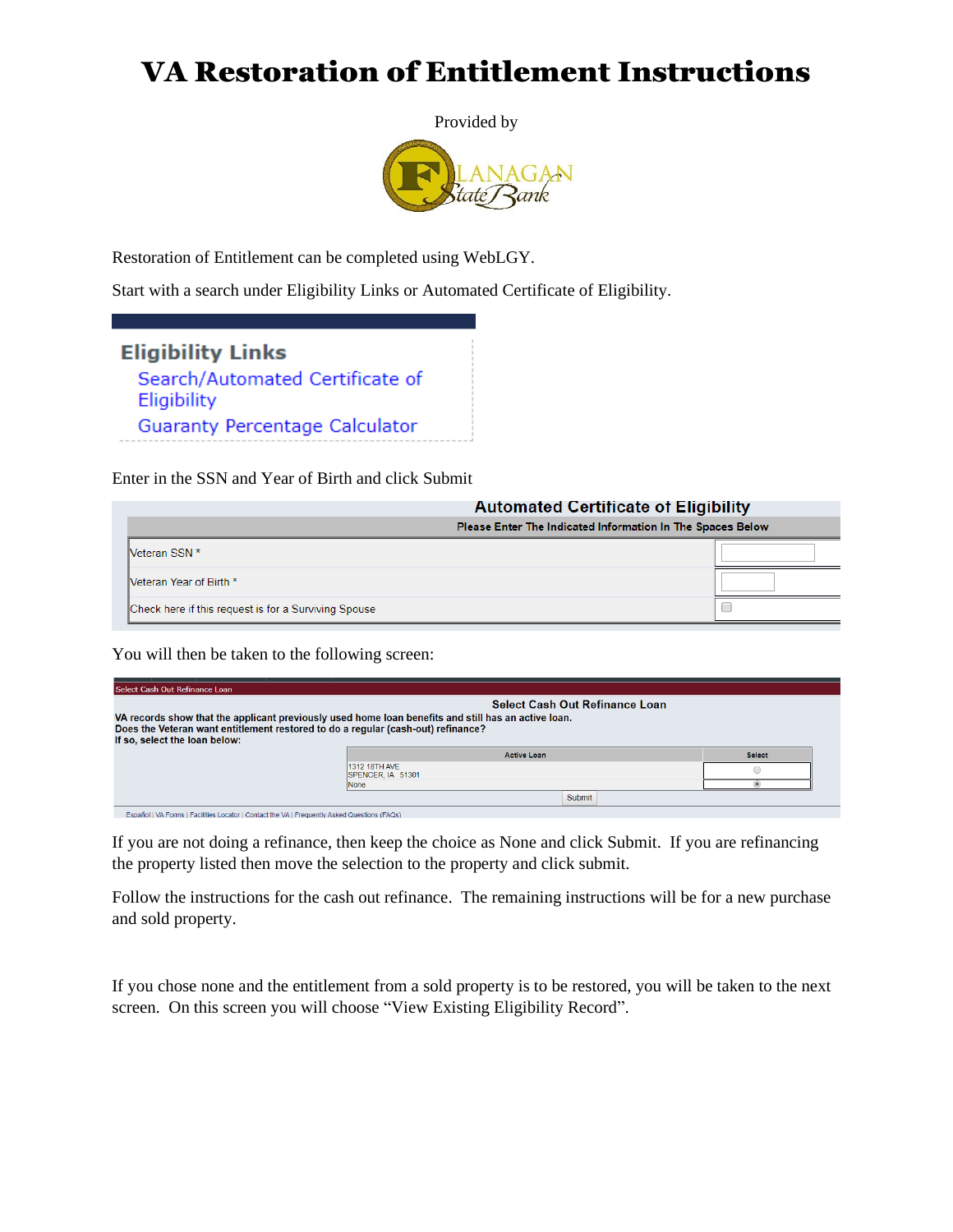## VA Restoration of Entitlement Instructions

| Automated Certificate of Eligibility Result                                                                                           |  |  |  |  |  |  |
|---------------------------------------------------------------------------------------------------------------------------------------|--|--|--|--|--|--|
| <b>Automated Certificate of Eligibility Result</b>                                                                                    |  |  |  |  |  |  |
|                                                                                                                                       |  |  |  |  |  |  |
| An approved application was found.                                                                                                    |  |  |  |  |  |  |
| <b>View Certificate Of Eligibility</b>                                                                                                |  |  |  |  |  |  |
| <b>View Existing Eligibility Record</b>                                                                                               |  |  |  |  |  |  |
| For additional questions, please click on the Help link at the top of the page or for general information on eligibility, click here. |  |  |  |  |  |  |
|                                                                                                                                       |  |  |  |  |  |  |
|                                                                                                                                       |  |  |  |  |  |  |
|                                                                                                                                       |  |  |  |  |  |  |
|                                                                                                                                       |  |  |  |  |  |  |

### The screen will then change to this:

| <b>HOME</b><br>LOAN                                               | ELIGIBILITY -<br><b>CONTACT RLC</b>                                                                                                            |                                  |
|-------------------------------------------------------------------|------------------------------------------------------------------------------------------------------------------------------------------------|----------------------------------|
| <b>Eligibility Record</b><br>ГŦ                                   | Reference Number: 12314281  Type: Certificate Of Eligibility  Status: Approved<br>Veteran Name: BRIAN HELMICH SSN: ***-**-3624 DOB: 11/01/1954 |                                  |
| irl<br>Notes(1)                                                   | <b>Summary</b>                                                                                                                                 |                                  |
| R<br>View COE<br>c                                                | <b>Record Information</b>                                                                                                                      |                                  |
| <b>Guaranty Calculator</b><br>16<br><b>Electronic Application</b> | Assigned Eligibility Specialist RLC                                                                                                            | <b>Cleveland ES</b>              |
| <b>New Application</b>                                            | Assigned Eligibility Specialist RLC Phone Number                                                                                               | (877) 827-3702                   |
| A<br>Correct COE                                                  | <b>Record Type</b>                                                                                                                             | Certificate Of Eligibility       |
| $\blacksquare$<br><b>E-Docs</b>                                   | <b>Status</b>                                                                                                                                  | Approved                         |
| Correspondence(2)<br>Upload                                       | Closed                                                                                                                                         | No                               |
|                                                                   | Locked                                                                                                                                         | <b>No</b>                        |
|                                                                   | <b>Veteran Name</b>                                                                                                                            | <b>BRIAN HELMICH</b>             |
|                                                                   | <b>SSN</b>                                                                                                                                     | *** <sub>**</sub> 3624           |
|                                                                   | <b>Entitlement Code</b>                                                                                                                        | 10 Persian Gulf                  |
|                                                                   | <b>Entitlement Amount</b>                                                                                                                      |                                  |
|                                                                   | <b>Total Entitlement Charged Amount</b>                                                                                                        | 85,050                           |
|                                                                   | <b>Funding Fee Status</b>                                                                                                                      | NON EXEMPT                       |
|                                                                   | <b>Record Last Changed By</b>                                                                                                                  |                                  |
|                                                                   | <b>User</b>                                                                                                                                    | MONIQUE BEAUDOIN                 |
|                                                                   | Date Changed                                                                                                                                   | 09/30/2019 08:21:36              |
|                                                                   | <b>Record Created By</b>                                                                                                                       |                                  |
|                                                                   | <b>User</b>                                                                                                                                    | <b>ANNE PETERS</b>               |
|                                                                   | Email                                                                                                                                          | annepeters@flanaganstatebank.com |
|                                                                   | Date Created                                                                                                                                   | 09/17/2019                       |

You will want to click on Correct COE and will be taken to the next screen:<br>PRIVACY ACT NOTICE - VA will not disclose information collected on this form to any source other than what has been authorized under the Privacy A RESPONDENT BURDEN - This information is needed to help determine a veteran"s qualifications for a VA guaranteed home loan. Title 38, U.S.C., section 3702, authorizes collection of information is needed to help determine a

### **An Approved COE Exists**

An Approved COE already exists. Please view the COE to ensure it meets your needs. If the COE is satisfactory you may print it and exit the system; you do not need to submit an electronic application. If the COE requires correction or restoration, please submit an electronic application.

Cancel Continue Español | VA Forms | Facilities Locator | Contact the VA | Frequently Asked Questions (FAQs) Privacy Policy | Web Policies & Important Links | Annual Performance and Accountability Report Freedom of Information Act | Small Business Contacts | Site Map FirstGov | White House | USA Freedom Corps

Reviewed/Updated Date: February 15, 2006